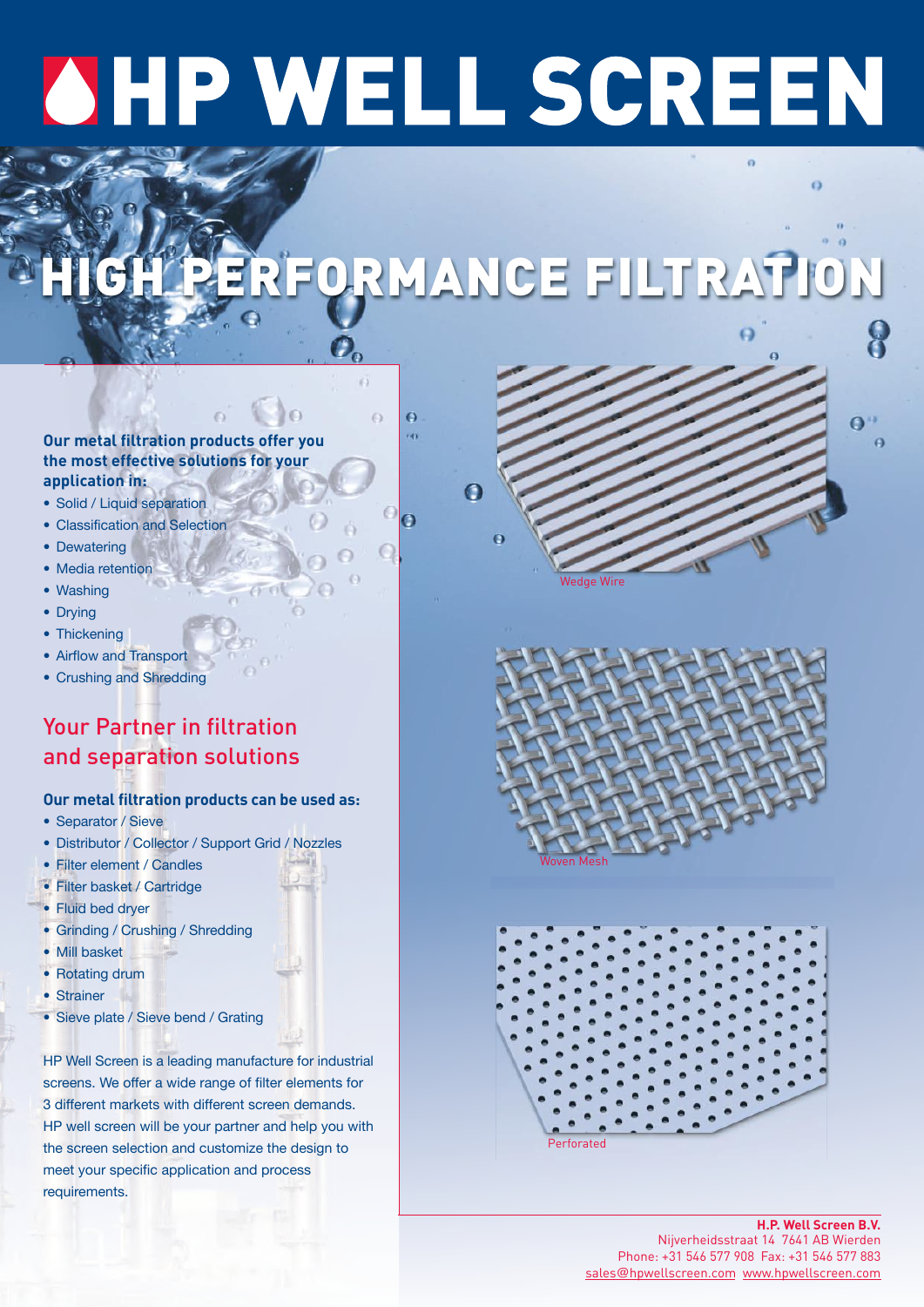# **HIGH PERFORMANCE FILTRATION**

# **Food industry**

It is imaginable that the potatoes, vegetables and meat you eat and the beverages you drink are served to your table through the help of one of our screens. Our products are widely used in the food -and beverage production and ideal in all the processes from: raw, peeled, cleaned, cooked and canned to recycling waste water.

We manufacture Screen Drums, Conical Baskets, Gratings, Bended Sieves, Support Grids and Distributors for the production of meat, poultry, fish, potatoes, vegetables, fruits, corn, sugar, cacao, dairy, beer, wine etc.

# **Process industry**

Filtration can be a very important element in the entire production process. In many cases the failure of a single filter causes a shutdown of the total process. A careful selection of the best filter media suitable for your application will prevent these problems.

The separation of solid and liquid in any process will require the use of an effective screen. This screen should provide a large proportion of open area and offer very low resistance to the flow of the liquid.

It must not become clogged or blinded by the solids that the screen must retain. And most of all, it must continue working for a long period of time without being damaged.

# **OEM**

# Single Source Specialized Supplier

The customers of the machine building industry demand their machines to be faster, more functional, cheaper and more durable. As it becomes harder to keep up with the rapid developments in electronics, hydraulics and materials, machine builders tend to cooperate with specialized suppliers.

# Just in time components

Optimizing their efficiency within the supply chain and saving costs are the reason for the machine builders to request a high level of service, to outsource their non-core business and to choose for a single source supply. We offer our customers all of that: we provide expertise, design and manufacture complete components to fit into a system, keep stock for just-in-time delivery and we bring you a wide range of filtration products to cover all your demands.

# **Onze producten:**





Candle/Nozzle Filter Basket









Centrifuge Distributor/Support Grid





Fluid bed dryer Grinding/Crushing/ Shredding- Sieve



Mill basket **Rotating Drum** 



Strainer Strainer Sieve plate/bend / Grating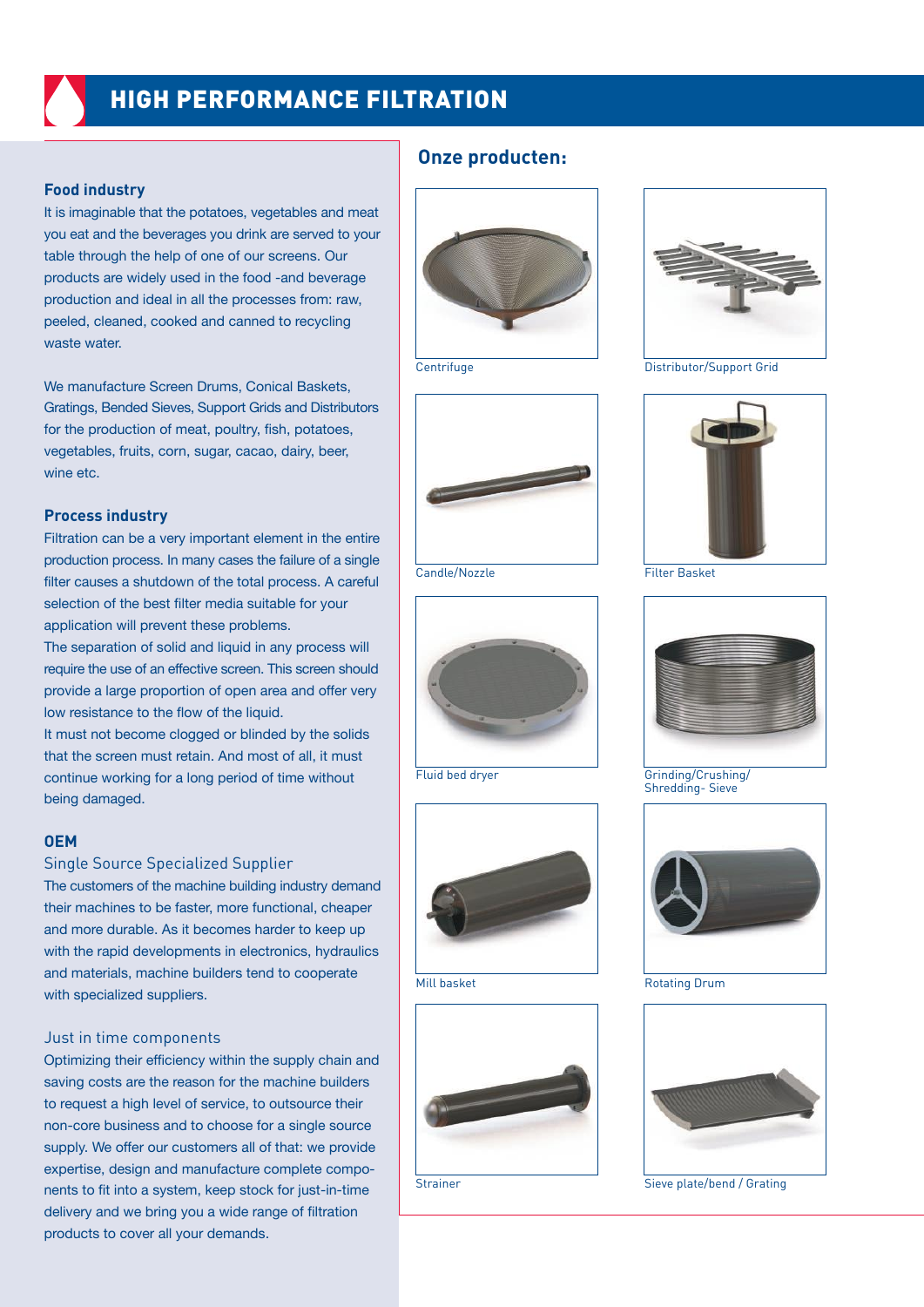# **Media:**

Wedge Wire



**Wedge Wire Slot width 25 micron to 2 mm**

# Profile wire

| Reference | 80       | 100  | 20   | 150  | <b>B150</b> | 183  | 180  | 220         | 224  | 300  | 330       | 560 | 510                  |
|-----------|----------|------|------|------|-------------|------|------|-------------|------|------|-----------|-----|----------------------|
|           |          |      |      |      |             |      |      |             |      |      |           |     |                      |
| Width mm  | 0.76     | 1.00 | , 20 | ,52  | 1.52        | ,80  | 1,80 | 2,28        | 2,28 | 3,00 | 3,30 5,00 |     | 5.00                 |
| Height mm | $1,30$ . | 2,00 | 2,30 | 2,50 | 6,3         | 3,70 |      | $4,50$ 3,55 | 4,50 |      |           |     | 4,62 6,35 6,00 10,00 |

# Support Rod

 $nnnnn$ 

Filip Filip

प्रतिप्राप्त

mт  $\overline{u}$ 

**COLOR COD** 

dш

lhuu

Π

è

 $\pi$ 

8000

☜

| Reference | C20 | C30 | XJS | 156 | 10x2 | 13x2           | 15x2 | 25x2 | 25x3 | 35x2 | $40\times3$ |
|-----------|-----|-----|-----|-----|------|----------------|------|------|------|------|-------------|
|           |     |     |     |     |      |                |      |      |      |      |             |
| Width mm  | 2   |     | 2,3 | 3,8 |      | $\overline{2}$ | 2    | э    |      | 2    |             |
| Height mm | 3   | 5   | 4,8 | 5,5 | 10   | 3              | 15   | 25   | 25   | 35   | 40          |







# **ConiPerf 100 micron to 6 mm**



Slot perforation - ground Triangular perforation



# **Woven mesh Mesh size 2 micron to 2 mm**

## Square mesh Dutch Weave Twill Twill Reversed  $\overline{a}$  $0<sub>n</sub>$ **annoncon**<br>Tutti 'n п п П ñ

ananan<br>Utataan

**THE REAL PROPERTY** 

<u> a da a da</u>



# **Perforated / Milled 100 micron to 2 mm**

Peforated



# **H.P. Well Screen B.V.**

Nijverheidsstraat 14 7641 AB Wierden Phone: +31 546 577 908 Fax: +31 546 577 883 sales@hpwellscreen.com www.hpwellscreen.com